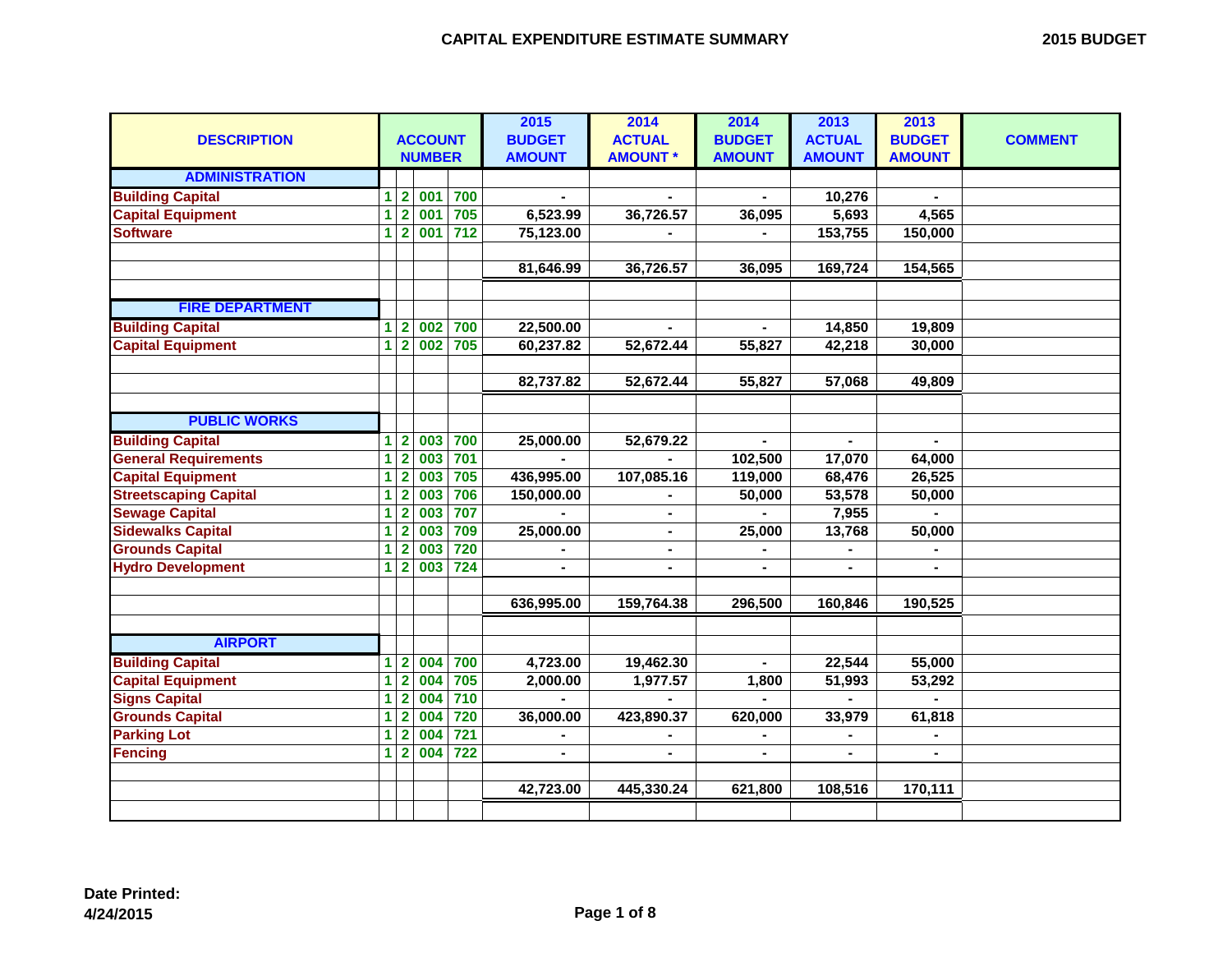| <b>DESCRIPTION</b>            |                         |                         | <b>ACCOUNT</b><br><b>NUMBER</b> |                  | 2015<br><b>BUDGET</b><br><b>AMOUNT</b> | 2014<br><b>ACTUAL</b><br><b>AMOUNT *</b> | 2014<br><b>BUDGET</b><br><b>AMOUNT</b> | 2013<br><b>ACTUAL</b><br><b>AMOUNT</b> | 2013<br><b>BUDGET</b><br><b>AMOUNT</b> | <b>COMMENT</b> |
|-------------------------------|-------------------------|-------------------------|---------------------------------|------------------|----------------------------------------|------------------------------------------|----------------------------------------|----------------------------------------|----------------------------------------|----------------|
| <b>CLINIC CAPITAL</b>         |                         |                         |                                 |                  |                                        |                                          |                                        |                                        |                                        |                |
| <b>Building Capital</b>       | $\overline{\mathbf{1}}$ | $\overline{\mathbf{2}}$ | 005                             | 700              | 209,045.07                             | 4,163,734.91                             | 5,595,860                              |                                        | 4,250,000                              |                |
| <b>General Requirements</b>   | $\overline{1}$          | $\overline{2}$          | 005                             | 701              | $\blacksquare$                         | 3,589.63                                 |                                        | 1,375                                  |                                        |                |
| <b>Capital Equipment</b>      | $\overline{1}$          | $\overline{2}$          | 005                             | 705              | ÷                                      | 1,271.90                                 | $\blacksquare$                         | 17,610                                 | 1,000,000                              |                |
| <b>Engineering</b>            | $\overline{\mathbf{1}}$ | $\overline{2}$          | 005                             | $\overline{715}$ | $\blacksquare$                         | 104,711.04                               | $\blacksquare$                         | 375,780                                | $\blacksquare$                         |                |
| <b>Property Development</b>   | $\overline{\mathbf{1}}$ | $\overline{2}$          | 005                             | 716              |                                        | 37,202.63                                |                                        | 8,716                                  |                                        |                |
| <b>Grounds Capital</b>        | $\overline{1}$          | $\overline{2}$          | 005                             | 720              | 25,000.00                              |                                          | $\blacksquare$                         |                                        | $\blacksquare$                         |                |
|                               |                         |                         |                                 |                  |                                        |                                          |                                        |                                        |                                        |                |
|                               |                         |                         |                                 |                  | 234,045.07                             | 4,310,510.11                             | 5,595,860                              | 403,480                                | 5,250,000                              |                |
|                               |                         |                         |                                 |                  |                                        |                                          |                                        |                                        |                                        |                |
| <b>COCHENOUR HALL</b>         |                         |                         |                                 |                  |                                        |                                          |                                        |                                        |                                        |                |
| <b>Building Capital</b>       | $\overline{\mathbf{1}}$ | $\overline{2}$          | 006                             | 700              | $\blacksquare$                         |                                          |                                        | 14,999                                 | 15,000                                 |                |
| <b>Capital Equipment</b>      | $\overline{1}$          | $\overline{2}$          | 006                             | 705              |                                        | 2,654.92                                 | 3,000                                  |                                        |                                        |                |
|                               |                         |                         |                                 |                  |                                        |                                          |                                        |                                        |                                        |                |
|                               |                         |                         |                                 |                  | $\blacksquare$                         | 2,654.92                                 | 3,000                                  | 14,999                                 | 15,000                                 |                |
|                               |                         |                         |                                 |                  |                                        |                                          |                                        |                                        |                                        |                |
| <b>R. L. COMMUNITY CENTER</b> |                         |                         |                                 |                  |                                        |                                          |                                        |                                        |                                        |                |
| <b>Building Capital</b>       | $\overline{\mathbf{1}}$ | $\overline{\mathbf{2}}$ | 007                             | 700              | 5,000.00                               | 40,276.61                                | 55,000                                 | 52,479                                 | 66,110                                 |                |
| <b>Capital Equipment</b>      | $\overline{1}$          | $\overline{2}$          | 007                             | 705              | 6,200.00                               | 5,917.34                                 | 6,750                                  | 1,018                                  | 1,018                                  |                |
|                               |                         |                         |                                 |                  |                                        |                                          |                                        |                                        |                                        |                |
|                               |                         |                         |                                 |                  | 11,200.00                              | 46,193.95                                | 61,750                                 | 53,496                                 | 67,128                                 |                |
|                               |                         |                         |                                 |                  |                                        |                                          |                                        |                                        |                                        |                |
| <b>BYLAW CAPITAL</b>          |                         |                         |                                 |                  |                                        |                                          |                                        |                                        |                                        |                |
| <b>Grounds Capital</b>        | $\blacktriangleleft$    | $\overline{2}$          | 008                             | 720              | $\blacksquare$                         | $\blacksquare$                           | $\blacksquare$                         | 11,967                                 | 92,795                                 |                |
|                               |                         |                         |                                 |                  |                                        |                                          |                                        |                                        |                                        |                |
|                               |                         |                         |                                 |                  |                                        |                                          |                                        | 11,967                                 | 92,795                                 |                |
|                               |                         |                         |                                 |                  |                                        |                                          |                                        |                                        |                                        |                |
| <b>BUILDING AND PLANNING</b>  |                         |                         |                                 |                  |                                        |                                          |                                        |                                        |                                        |                |
| <b>Engineering</b>            | $\mathbf{1}$            | $\overline{2}$          | 009                             | 715              | 25,000.00                              | $\blacksquare$                           | $\blacksquare$                         | L.                                     | $\blacksquare$                         |                |
|                               |                         |                         |                                 |                  |                                        |                                          |                                        |                                        |                                        |                |
|                               |                         |                         |                                 |                  | 25,000.00                              | $\blacksquare$                           | $\blacksquare$                         | $\blacksquare$                         | $\blacksquare$                         |                |
|                               |                         |                         |                                 |                  |                                        |                                          |                                        |                                        |                                        |                |
| <b>FACILITIES CAPITAL</b>     |                         |                         |                                 |                  |                                        |                                          |                                        |                                        |                                        |                |
| <b>Building Capital</b>       | $\overline{\mathbf{1}}$ | $\overline{\mathbf{2}}$ | 010                             | 700              | $\blacksquare$                         | $\blacksquare$                           | $\blacksquare$                         | $\blacksquare$                         | $\blacksquare$                         |                |
| <b>Capital Equipment</b>      | $\overline{1}$          | $\overline{2}$          | 010                             | 705              | ÷                                      | 5,061.54                                 | 5,000                                  | ÷,                                     | $\blacksquare$                         |                |
|                               |                         |                         |                                 |                  | $\blacksquare$                         | 5,061.54                                 | 5,000                                  | $\overline{\phantom{0}}$               | $\blacksquare$                         |                |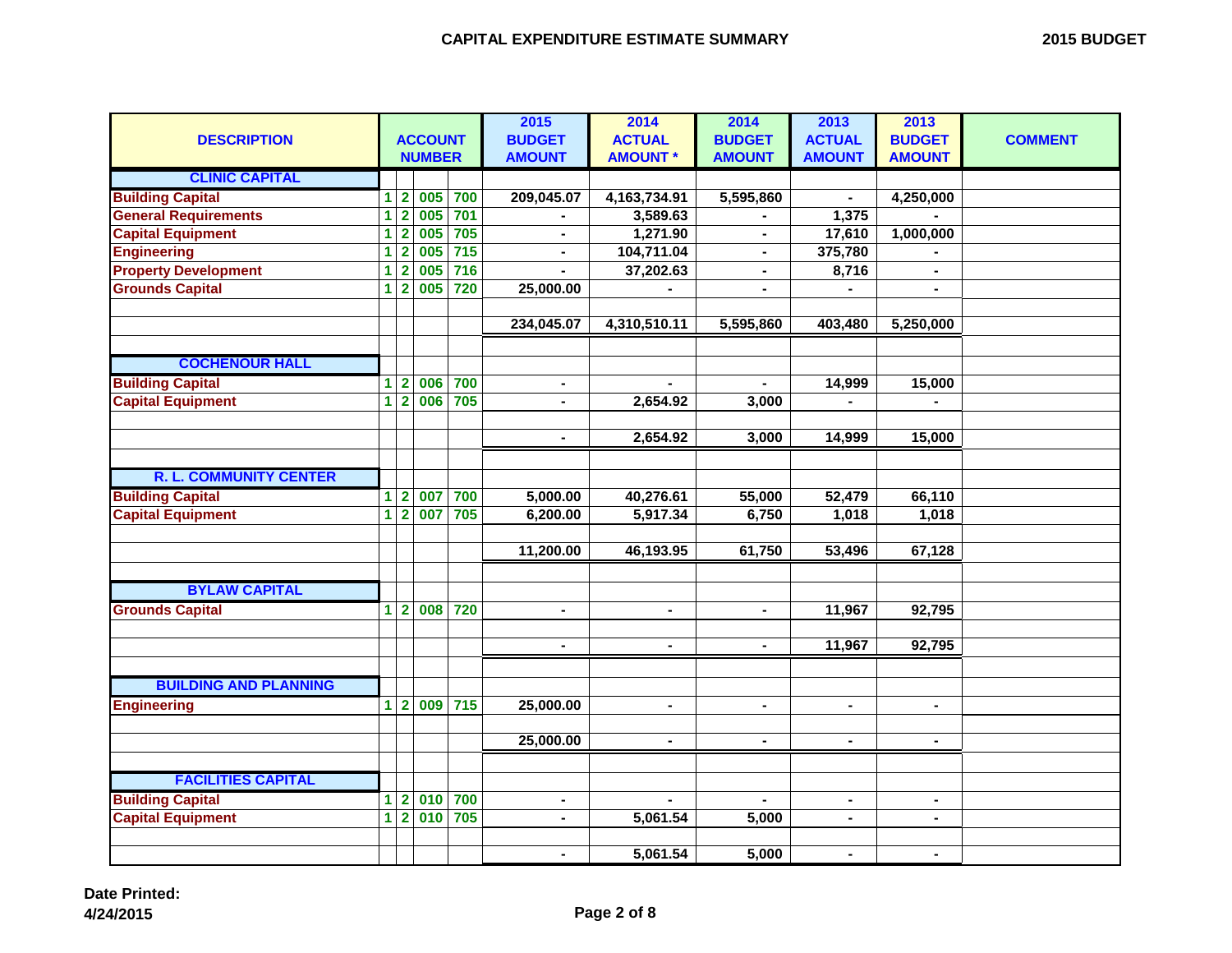| <b>DESCRIPTION</b>                   |                 |                         | <b>ACCOUNT</b><br><b>NUMBER</b> |     | 2015<br><b>BUDGET</b><br><b>AMOUNT</b> | 2014<br><b>ACTUAL</b><br><b>AMOUNT *</b> | 2014<br><b>BUDGET</b><br><b>AMOUNT</b> | 2013<br><b>ACTUAL</b><br><b>AMOUNT</b> | 2013<br><b>BUDGET</b><br><b>AMOUNT</b> | <b>COMMENT</b> |
|--------------------------------------|-----------------|-------------------------|---------------------------------|-----|----------------------------------------|------------------------------------------|----------------------------------------|----------------------------------------|----------------------------------------|----------------|
| <b>MUNICIPAL BUILDING CAPITAL</b>    |                 |                         |                                 |     |                                        |                                          |                                        |                                        |                                        |                |
| <b>Building Capital</b>              | $1\overline{2}$ |                         | 011                             | 700 | $\blacksquare$                         | 35,773.73                                | $\blacksquare$                         | 38,140                                 | 77,108                                 |                |
|                                      |                 |                         |                                 |     |                                        |                                          |                                        |                                        |                                        |                |
|                                      |                 |                         |                                 |     | $\blacksquare$                         | 35,773.73                                | $\blacksquare$                         | 38,140                                 | 77,108                                 |                |
|                                      |                 |                         |                                 |     |                                        |                                          |                                        |                                        |                                        |                |
| <b>WATER TREATMENT PLANT CAPITAL</b> |                 |                         |                                 |     |                                        |                                          |                                        |                                        |                                        |                |
| <b>Building Capital</b>              | $1\overline{2}$ |                         | 012                             | 700 | 381,000.00                             | 80,863.58                                | 129,550                                | ٠.                                     | $\blacksquare$                         |                |
| <b>Capital Equipment</b>             | 1               | $\overline{\mathbf{2}}$ | $\overline{012}$                | 705 | 21,000.00                              | 7,469.18                                 |                                        | $\blacksquare$                         | $\blacksquare$                         |                |
| <b>Water Capital</b>                 | 1               | $\overline{2}$          | 012                             | 708 |                                        |                                          | $\blacksquare$                         | ٠.                                     | $\blacksquare$                         |                |
| <b>Grounds Capital</b>               | 1               | $\overline{2}$          | 012                             | 720 | $\blacksquare$                         | $\blacksquare$                           | $\blacksquare$                         | $\blacksquare$                         | $\blacksquare$                         |                |
| <b>Lands Purchased</b>               | 1               | $\overline{2}$          | 012                             | 726 | $\blacksquare$                         | $\blacksquare$                           | $\blacksquare$                         | $\blacksquare$                         | $\blacksquare$                         |                |
|                                      |                 |                         |                                 |     |                                        |                                          |                                        |                                        |                                        |                |
|                                      |                 |                         |                                 |     | 402,000.00                             | 88,332.76                                | 129,550                                | $\blacksquare$                         | $\blacksquare$                         |                |
|                                      |                 |                         |                                 |     |                                        |                                          |                                        |                                        |                                        |                |
| <b>ARENA CAPITAL</b>                 |                 |                         |                                 |     |                                        |                                          |                                        |                                        |                                        |                |
| <b>Building Capital</b>              | 1               | $\mathbf{2}$            | 013                             | 700 | ÷,                                     | 18,316.80                                | 47,500                                 | $\blacksquare$                         | $\blacksquare$                         |                |
| <b>Capital Equipment</b>             | 1               | $\overline{2}$          | 013                             | 705 | 5,800.00                               | $\blacksquare$                           | $\blacksquare$                         | $\blacksquare$                         | 11,420                                 |                |
| <b>Grounds Capital</b>               | 1               | $\overline{2}$          | 013                             | 720 | $\blacksquare$                         |                                          |                                        | $\blacksquare$                         |                                        |                |
|                                      |                 |                         |                                 |     |                                        |                                          |                                        |                                        |                                        |                |
|                                      |                 |                         |                                 |     | 5,800.00                               | 18,316.80                                | 47,500                                 | $\blacksquare$                         | 11,420                                 |                |
|                                      |                 |                         |                                 |     |                                        |                                          |                                        |                                        |                                        |                |
| <b>WASTE DISPOSAL SITE CAPITAL</b>   |                 |                         |                                 |     |                                        |                                          |                                        |                                        |                                        |                |
| <b>Capital Equipment</b>             |                 | $1\vert 2$              | 014                             | 705 | $\blacksquare$                         | $\blacksquare$                           | $\blacksquare$                         | $\blacksquare$                         | $\blacksquare$                         |                |
|                                      |                 |                         |                                 |     |                                        |                                          |                                        |                                        |                                        |                |
|                                      |                 |                         |                                 |     | $\blacksquare$                         | $\blacksquare$                           | $\blacksquare$                         | $\blacksquare$                         | $\blacksquare$                         |                |
| <b>RECYCLING</b>                     |                 |                         |                                 |     |                                        |                                          |                                        |                                        |                                        |                |
| <b>Building Capital</b>              | 1               | $\overline{2}$          | 015                             | 700 | 15,000.00                              |                                          |                                        |                                        |                                        |                |
| <b>Capital Equipment</b>             | 1               | $\overline{2}$          | 015                             | 705 | 190,000.00                             | 56,985.60                                | 263,801                                | $\blacksquare$                         | $\blacksquare$                         |                |
| <b>Property Development</b>          | 1               | $\overline{\mathbf{2}}$ | 015                             | 716 | $\blacksquare$                         |                                          |                                        | ٠                                      | $\blacksquare$                         |                |
| <b>Grounds Capital</b>               | 1               | $\overline{2}$          | 015                             | 720 | $\blacksquare$                         |                                          |                                        |                                        |                                        |                |
|                                      |                 |                         |                                 |     |                                        |                                          |                                        |                                        |                                        |                |
|                                      |                 |                         |                                 |     | 205,000.00                             | 56,985.60                                | 263,801                                | $\blacksquare$                         | $\blacksquare$                         |                |
|                                      |                 |                         |                                 |     |                                        |                                          |                                        |                                        |                                        |                |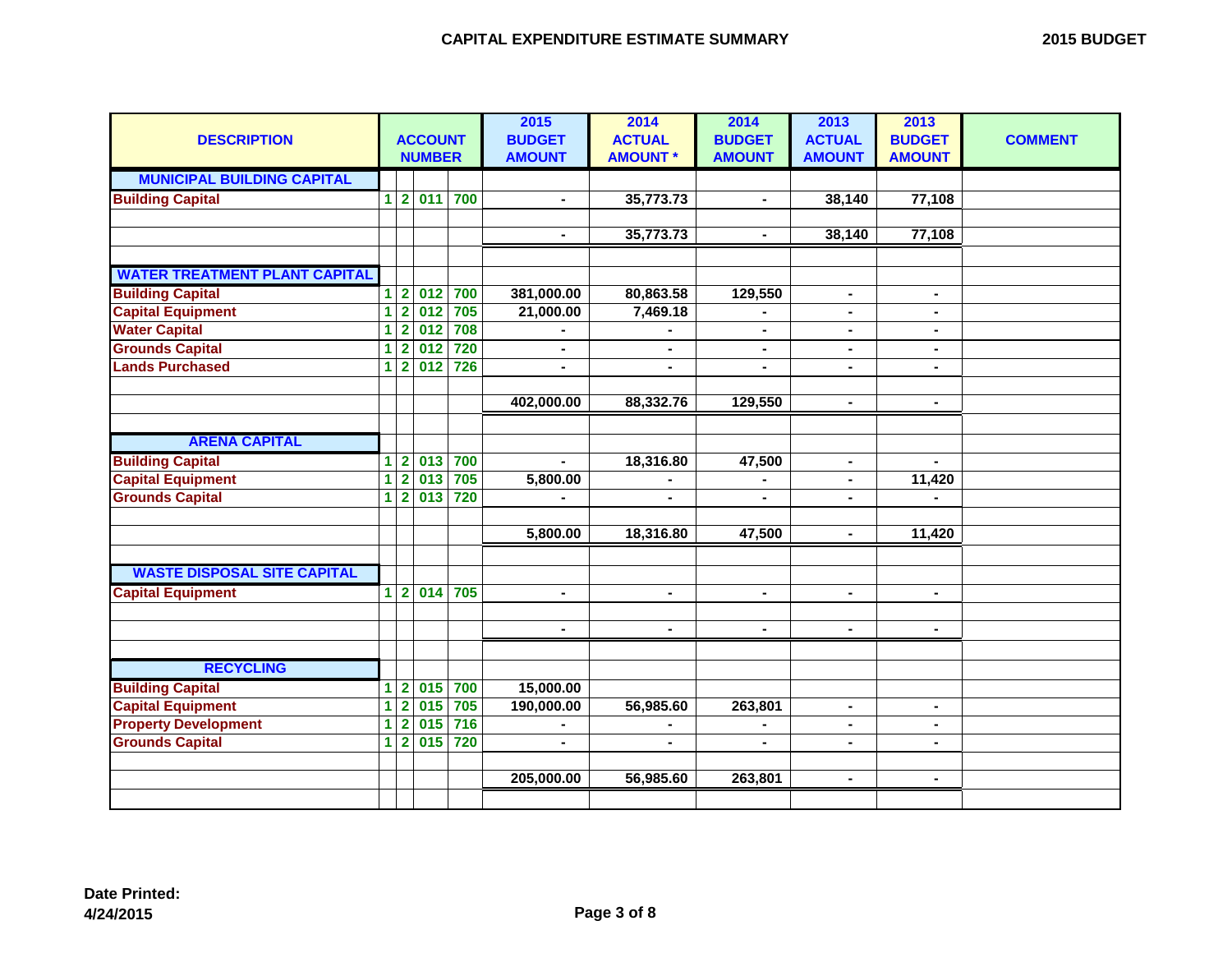| <b>2015 BUDGET</b> |  |
|--------------------|--|
|--------------------|--|

| <b>DESCRIPTION</b>         |                |                         | <b>ACCOUNT</b><br><b>NUMBER</b> |     | 2015<br><b>BUDGET</b><br><b>AMOUNT</b> | 2014<br><b>ACTUAL</b><br><b>AMOUNT*</b> | 2014<br><b>BUDGET</b><br><b>AMOUNT</b> | 2013<br><b>ACTUAL</b><br><b>AMOUNT</b> | 2013<br><b>BUDGET</b><br><b>AMOUNT</b> | <b>COMMENT</b> |
|----------------------------|----------------|-------------------------|---------------------------------|-----|----------------------------------------|-----------------------------------------|----------------------------------------|----------------------------------------|----------------------------------------|----------------|
| <b>DOCKS CAPITAL</b>       |                |                         |                                 |     |                                        |                                         |                                        |                                        |                                        |                |
| <b>Capital Equipment</b>   | $\mathbf{1}$   | $\overline{2}$          | 016                             | 705 | 156,032.00                             | $\blacksquare$                          | 117,024                                | $\blacksquare$                         | $\blacksquare$                         |                |
|                            |                |                         |                                 |     |                                        |                                         |                                        |                                        |                                        |                |
|                            |                |                         |                                 |     | 156,032.00                             | $\blacksquare$                          | 117,024                                | $\blacksquare$                         | $\blacksquare$                         |                |
| <b>MUSEUM CAPITAL</b>      |                |                         |                                 |     |                                        |                                         |                                        |                                        |                                        |                |
| <b>Building Capital</b>    | $\blacksquare$ | $\overline{\mathbf{2}}$ | 017                             | 700 | $\overline{\phantom{0}}$               | $\blacksquare$                          | $\blacksquare$                         | 51,048                                 | 49,363                                 |                |
|                            |                |                         |                                 |     |                                        |                                         |                                        |                                        |                                        |                |
|                            |                |                         |                                 |     | $\blacksquare$                         | $\blacksquare$                          | $\blacksquare$                         | 51,048                                 | 49,363                                 |                |
|                            |                |                         |                                 |     |                                        |                                         |                                        |                                        |                                        |                |
| <b>LIBRARY CAPITAL</b>     |                |                         |                                 |     |                                        |                                         |                                        |                                        |                                        |                |
| <b>Building Capital</b>    | $\overline{1}$ | $\overline{\mathbf{2}}$ | 018                             | 700 | $\overline{\phantom{0}}$               | 9,341.57                                | $\blacksquare$                         | 48,847                                 | 14,094                                 |                |
|                            |                |                         |                                 |     |                                        |                                         |                                        |                                        |                                        |                |
|                            |                |                         |                                 |     | $\overline{\phantom{0}}$               | 9,341.57                                | $\blacksquare$                         | 48,847                                 | 14,094                                 |                |
|                            |                |                         |                                 |     |                                        |                                         |                                        |                                        |                                        |                |
| <b>FERRY CAPITAL</b>       |                |                         |                                 |     |                                        |                                         |                                        |                                        |                                        |                |
| <b>Capital Equipment</b>   | $\mathbf 1$    | $\overline{\mathbf{2}}$ | 019                             | 705 | $\overline{\phantom{0}}$               | $\blacksquare$                          | $\blacksquare$                         | $\blacksquare$                         | $\blacksquare$                         |                |
|                            |                |                         |                                 |     |                                        |                                         |                                        |                                        |                                        |                |
|                            |                |                         |                                 |     | $\blacksquare$                         | $\blacksquare$                          | $\blacksquare$                         | $\blacksquare$                         | $\blacksquare$                         |                |
| <b>BEACHES CAPITAL</b>     |                |                         |                                 |     |                                        |                                         |                                        |                                        |                                        |                |
| <b>Fencing</b>             | $\overline{1}$ | $\overline{2}$          | 020                             | 722 | $\overline{\phantom{0}}$               | 5,807.85                                | 7,500                                  | 15,815                                 | 15,815                                 |                |
|                            |                |                         |                                 |     |                                        |                                         |                                        |                                        |                                        |                |
|                            |                |                         |                                 |     | ÷,                                     | 5,807.85                                | 7,500                                  | 15,815                                 | 15,815                                 |                |
|                            |                |                         |                                 |     |                                        |                                         |                                        |                                        |                                        |                |
| <b>PHARMACY</b>            |                |                         |                                 |     |                                        |                                         |                                        |                                        |                                        |                |
| <b>Building Capital</b>    | $\overline{1}$ | $\overline{2}$          | 021                             | 705 | 57,755.00                              | $\blacksquare$                          | $\blacksquare$                         | $\overline{\phantom{0}}$               | $\blacksquare$                         |                |
|                            |                |                         |                                 |     |                                        |                                         |                                        |                                        |                                        |                |
|                            |                |                         |                                 |     | 57,755.00                              | $\blacksquare$                          | $\blacksquare$                         | $\blacksquare$                         | $\blacksquare$                         |                |
| <b>BALL FIELDS CAPITAL</b> |                |                         |                                 |     |                                        |                                         |                                        |                                        |                                        |                |
| <b>Capital Equipment</b>   | $\vert$ 1      | $\vert$ 2               | $\overline{022}$                | 705 | $\overline{\phantom{0}}$               | $\blacksquare$                          | $\blacksquare$                         | $\blacksquare$                         | $\blacksquare$                         |                |
|                            |                |                         |                                 |     |                                        |                                         |                                        |                                        |                                        |                |
|                            |                |                         |                                 |     | $\overline{\phantom{0}}$               | $\blacksquare$                          | $\blacksquare$                         | $\blacksquare$                         | $\blacksquare$                         |                |
|                            |                |                         |                                 |     |                                        |                                         |                                        |                                        |                                        |                |
|                            |                |                         |                                 |     |                                        |                                         |                                        |                                        |                                        |                |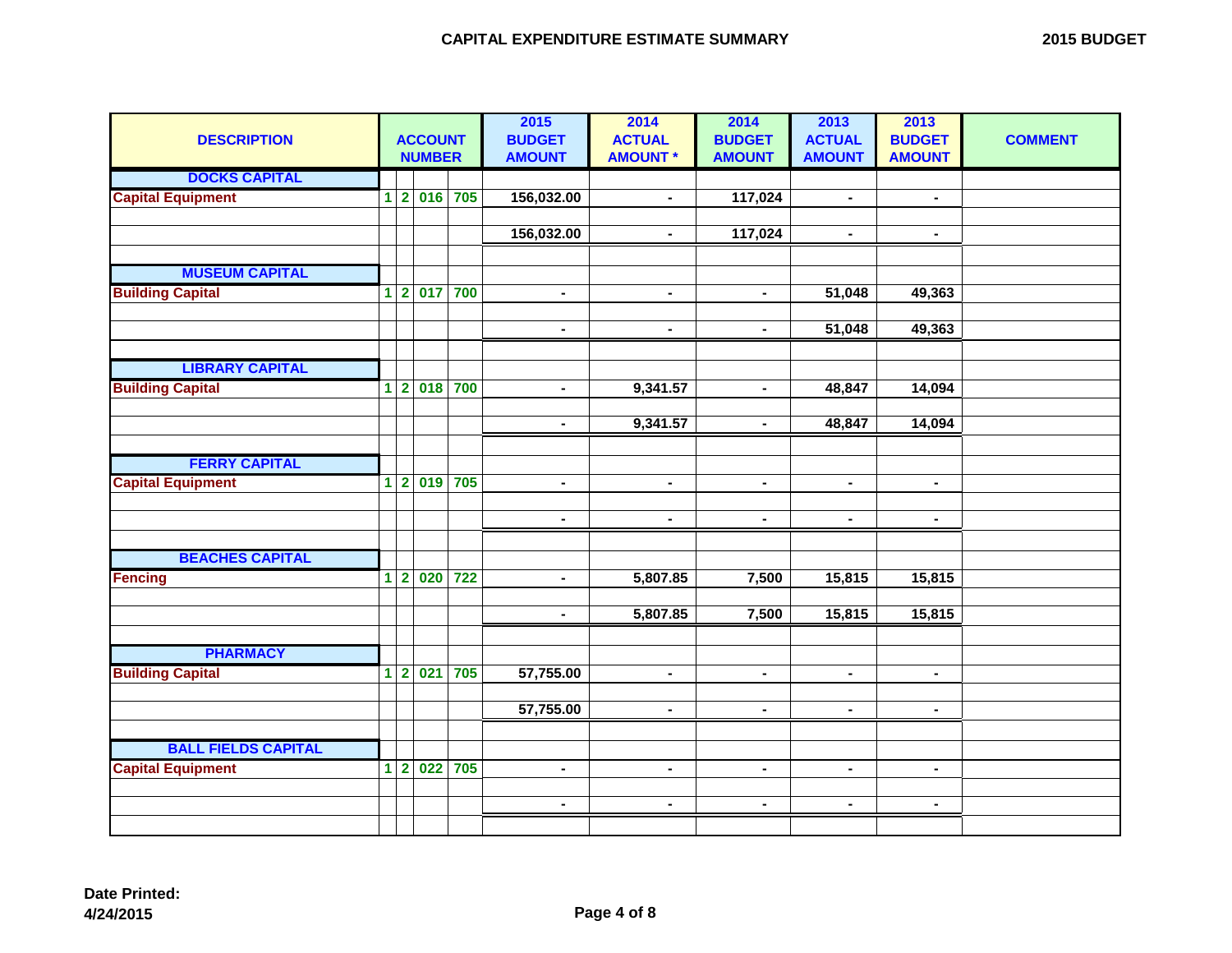|  | <b>2015 BUDGET</b> |
|--|--------------------|
|--|--------------------|

| <b>DESCRIPTION</b>                            |                |                                | <b>ACCOUNT</b><br><b>NUMBER</b> |     | 2015<br><b>BUDGET</b><br><b>AMOUNT</b> | 2014<br><b>ACTUAL</b><br><b>AMOUNT *</b> | 2014<br><b>BUDGET</b><br><b>AMOUNT</b> | 2013<br><b>ACTUAL</b><br><b>AMOUNT</b> | 2013<br><b>BUDGET</b><br><b>AMOUNT</b> | <b>COMMENT</b> |
|-----------------------------------------------|----------------|--------------------------------|---------------------------------|-----|----------------------------------------|------------------------------------------|----------------------------------------|----------------------------------------|----------------------------------------|----------------|
| <b>RINKS CAPITAL</b>                          |                |                                |                                 |     |                                        |                                          |                                        |                                        |                                        |                |
| <b>Capital Equipment</b>                      | $\mathbf{1}$   | $\overline{\mathbf{2}}$        | 023                             | 700 | 22,000.00                              | $\blacksquare$                           | $\sim$                                 | $\blacksquare$                         | $\blacksquare$                         |                |
|                                               |                |                                |                                 |     |                                        |                                          | ä,                                     | $\blacksquare$                         |                                        |                |
|                                               |                |                                |                                 |     | 22,000.00                              | $\blacksquare$                           |                                        |                                        | $\blacksquare$                         |                |
| <b>PARKS CAPITAL</b>                          |                |                                |                                 |     |                                        |                                          |                                        |                                        |                                        |                |
| <b>Capital Equipment</b>                      | 1              | $\mathbf{2}$                   | 024                             | 705 | 11,000.00                              | $\blacksquare$                           | $\blacksquare$                         | 4,376                                  | 4,376                                  |                |
|                                               |                |                                |                                 |     |                                        |                                          |                                        |                                        |                                        |                |
|                                               |                |                                |                                 |     | 11,000.00                              | $\blacksquare$                           | $\blacksquare$                         | 4,376                                  | 4,376                                  |                |
|                                               |                |                                |                                 |     |                                        |                                          |                                        |                                        |                                        |                |
| <b>SANITARY SEWER CAPITAL</b>                 |                |                                |                                 |     |                                        |                                          |                                        |                                        |                                        |                |
| <b>Building Capital</b>                       |                | 1 2                            | 025                             | 700 | 121,100.00                             | $\blacksquare$                           | $\mathbf{r}$                           | $\mathbf{r}$                           | $\mathbf{r}$                           |                |
| <b>Capital Equipment</b>                      | $\overline{1}$ | $\overline{2}$                 | 025                             | 705 | 15,000.00                              | $\blacksquare$                           | 68,113                                 | 164,397                                | 45,000                                 |                |
| <b>Grounds Capital</b>                        | 1              | $\overline{2}$                 | 025                             | 720 | 58,000.00                              | $\blacksquare$                           |                                        | $\blacksquare$                         | $\blacksquare$                         |                |
|                                               |                |                                |                                 |     |                                        |                                          |                                        |                                        |                                        |                |
|                                               |                |                                |                                 |     | 194,100.00                             | $\blacksquare$                           | 68,113                                 | 164,397                                | 45,000                                 |                |
|                                               |                |                                |                                 |     |                                        |                                          |                                        |                                        |                                        |                |
| <b>CENTENNIAL PARK CAPITAL</b>                |                |                                |                                 |     |                                        |                                          |                                        |                                        |                                        |                |
| <b>Capital Equipment</b>                      | 1              | $\overline{2}$                 | 026                             | 705 | ٠                                      | $\blacksquare$                           | $\blacksquare$                         | $\blacksquare$                         | $\blacksquare$                         |                |
| <b>Grounds Capital</b>                        | $\overline{1}$ | $\overline{\mathbf{2}}$        | $\overline{026}$                | 720 | $\blacksquare$                         | $\blacksquare$                           | $\blacksquare$                         | $\blacksquare$                         | $\blacksquare$                         |                |
|                                               |                |                                |                                 |     |                                        |                                          |                                        |                                        |                                        |                |
|                                               |                |                                |                                 |     | $\blacksquare$                         | $\blacksquare$                           | $\blacksquare$                         | $\blacksquare$                         | $\blacksquare$                         |                |
|                                               |                |                                |                                 |     |                                        |                                          |                                        |                                        |                                        |                |
| <b>CEMETERY CAPITAL</b>                       |                |                                |                                 |     |                                        |                                          |                                        |                                        |                                        |                |
| <b>Building Capital</b>                       | 1              | $\mathbf{2}$                   | 030                             | 700 | $\blacksquare$                         | $\blacksquare$                           | $\blacksquare$                         | $\blacksquare$                         | $\blacksquare$                         |                |
| <b>Grounds Capital</b>                        | $\overline{1}$ | $\overline{\mathbf{2}}$        | 030                             | 720 | $\blacksquare$                         | -                                        | $\blacksquare$                         | $\blacksquare$                         | 2,500                                  |                |
|                                               |                |                                |                                 |     |                                        |                                          |                                        |                                        |                                        |                |
|                                               |                |                                |                                 |     | $\blacksquare$                         | $\blacksquare$                           | $\blacksquare$                         | $\blacksquare$                         | 2,500                                  |                |
|                                               |                |                                |                                 |     |                                        |                                          |                                        |                                        |                                        |                |
| <b>RECREATION CAPITAL</b>                     |                |                                | 040                             | 700 | $\blacksquare$                         |                                          |                                        | $\blacksquare$                         | $\blacksquare$                         |                |
| <b>Building Capital</b><br><b>Engineering</b> |                | $1 \vert 2$<br>$1\overline{2}$ | $\overline{040}$                | 716 | 81,257.00                              | $\blacksquare$<br>$\blacksquare$         | $\blacksquare$<br>$\blacksquare$       |                                        | 30,138                                 | <b>Trails</b>  |
|                                               |                |                                |                                 |     |                                        |                                          |                                        | 25,337                                 |                                        |                |
|                                               |                |                                |                                 |     | 81,257.00                              | $\blacksquare$                           | $\blacksquare$                         | 25,337                                 | 30,138                                 |                |
|                                               |                |                                |                                 |     |                                        |                                          |                                        |                                        |                                        |                |
|                                               |                |                                |                                 |     |                                        |                                          |                                        |                                        |                                        |                |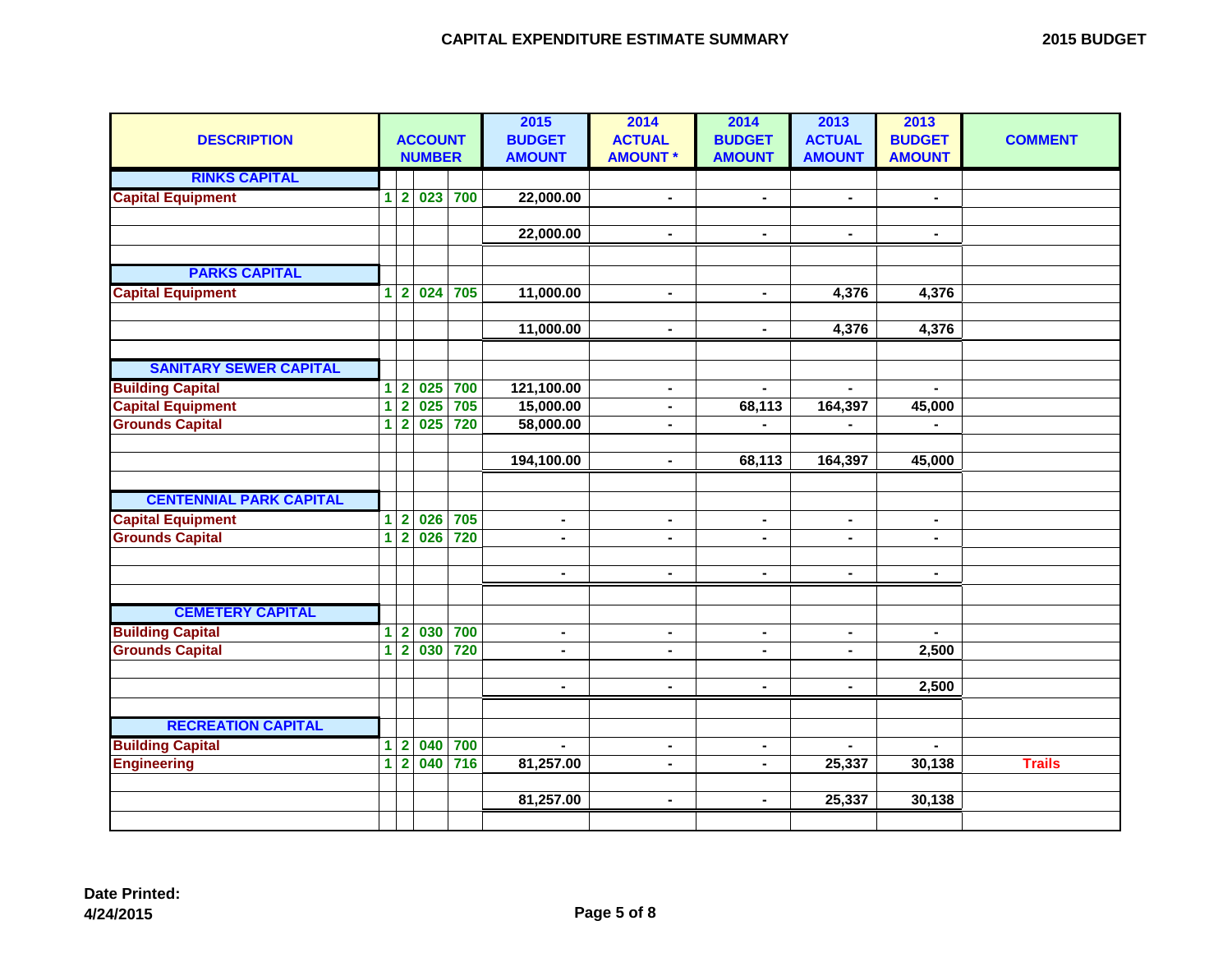| <b>DESCRIPTION</b>                        | <b>ACCOUNT</b><br><b>NUMBER</b> |                         |                  |                  | 2015<br><b>BUDGET</b><br><b>AMOUNT</b> | 2014<br><b>ACTUAL</b><br><b>AMOUNT*</b> | 2014<br><b>BUDGET</b><br><b>AMOUNT</b> | 2013<br><b>ACTUAL</b><br><b>AMOUNT</b> | 2013<br><b>BUDGET</b><br><b>AMOUNT</b> | <b>COMMENT</b>             |
|-------------------------------------------|---------------------------------|-------------------------|------------------|------------------|----------------------------------------|-----------------------------------------|----------------------------------------|----------------------------------------|----------------------------------------|----------------------------|
| <b>DOG POUND CAPITAL</b>                  |                                 |                         |                  |                  |                                        |                                         |                                        |                                        |                                        |                            |
| <b>Building Capital</b>                   | 1                               | $\overline{\mathbf{2}}$ | 050              | 700              | $\blacksquare$                         | $\blacksquare$                          | $\blacksquare$                         | $\blacksquare$                         | $\blacksquare$                         |                            |
|                                           |                                 |                         |                  |                  |                                        |                                         |                                        |                                        |                                        |                            |
|                                           |                                 |                         |                  |                  | $\blacksquare$                         | $\blacksquare$                          | $\blacksquare$                         | $\blacksquare$                         | $\sim$                                 |                            |
|                                           |                                 |                         |                  |                  |                                        |                                         |                                        |                                        |                                        |                            |
| <b>DAY CARE CAPITAL</b>                   |                                 |                         |                  |                  |                                        |                                         |                                        |                                        |                                        |                            |
| <b>Building Capital</b>                   | 1                               | $\overline{\mathbf{2}}$ | 060              | 700              | $\blacksquare$                         | $\blacksquare$                          | $\blacksquare$                         | $\blacksquare$                         | 2,500                                  |                            |
| <b>Capital Equipment</b>                  | 1                               | $\overline{\mathbf{2}}$ | 060              | 705              | $\blacksquare$                         | 570.62                                  | $\blacksquare$                         | $\blacksquare$                         | 1,200                                  |                            |
| <b>Grounds Capital</b>                    | 1                               | $\overline{2}$          | 060              | 720              | 4,500.00                               |                                         | ۰                                      |                                        |                                        |                            |
|                                           |                                 |                         |                  |                  |                                        |                                         |                                        |                                        |                                        |                            |
|                                           |                                 |                         |                  |                  | 4,500.00                               | 570.62                                  | $\blacksquare$                         | $\blacksquare$                         | 3,700                                  |                            |
|                                           |                                 |                         |                  |                  |                                        |                                         |                                        |                                        |                                        |                            |
| <b>ECONOMIC DEVELOPMENT</b>               |                                 |                         |                  |                  |                                        |                                         |                                        |                                        |                                        |                            |
| <b>Capital Equipment</b>                  | 1                               | $\overline{\mathbf{2}}$ | $\overline{070}$ | 705              | $\blacksquare$                         | $\blacksquare$                          | $\blacksquare$                         | $\blacksquare$                         | $\blacksquare$                         |                            |
|                                           |                                 |                         |                  |                  |                                        |                                         |                                        |                                        |                                        |                            |
|                                           |                                 |                         |                  |                  | $\blacksquare$                         | $\blacksquare$                          | $\blacksquare$                         | $\blacksquare$                         | $\sim$                                 |                            |
| <b>PROPERTY DEVELOPMENT</b>               |                                 |                         |                  |                  |                                        |                                         |                                        |                                        |                                        |                            |
| <b>Natural Gas--General Requirements</b>  |                                 | $\overline{\mathbf{2}}$ | 071              | 701              |                                        |                                         |                                        |                                        |                                        | <b>Natural Gas Project</b> |
| <b>Natural Gas--Construction</b>          | 1<br>$\overline{1}$             | $\overline{\mathbf{2}}$ | 071              | 705              | $\blacksquare$<br>$\blacksquare$       | $\blacksquare$<br>$\blacksquare$        | ۰<br>$\blacksquare$                    | $\blacksquare$<br>$\blacksquare$       | $\blacksquare$<br>۰.                   | To 960-472                 |
| <b>Natural Gas--Project Co-ordination</b> |                                 | $1\overline{2}$         | 071              | $\overline{715}$ | $\overline{a}$                         | $\blacksquare$                          | $\blacksquare$                         | $\blacksquare$                         | $\blacksquare$                         |                            |
|                                           |                                 |                         |                  |                  |                                        |                                         |                                        |                                        |                                        |                            |
|                                           |                                 |                         |                  |                  | $\blacksquare$                         | $\blacksquare$                          | $\blacksquare$                         | $\blacksquare$                         | $\blacksquare$                         |                            |
|                                           |                                 |                         |                  |                  |                                        |                                         |                                        |                                        |                                        |                            |
|                                           |                                 |                         |                  |                  |                                        |                                         |                                        |                                        |                                        |                            |
| <b>Roads--Waterfront Road</b>             |                                 | $1\overline{2}$         | 074              | 706              | $\blacksquare$                         | $\blacksquare$                          | $\blacksquare$                         | $\blacksquare$                         | $\blacksquare$                         | <b>Waterfront Road</b>     |
|                                           |                                 |                         |                  |                  |                                        |                                         |                                        |                                        |                                        |                            |
|                                           |                                 |                         |                  |                  | $\blacksquare$                         | $\blacksquare$                          | $\blacksquare$                         | $\blacksquare$                         | $\blacksquare$                         |                            |
|                                           |                                 |                         |                  |                  |                                        |                                         |                                        |                                        |                                        |                            |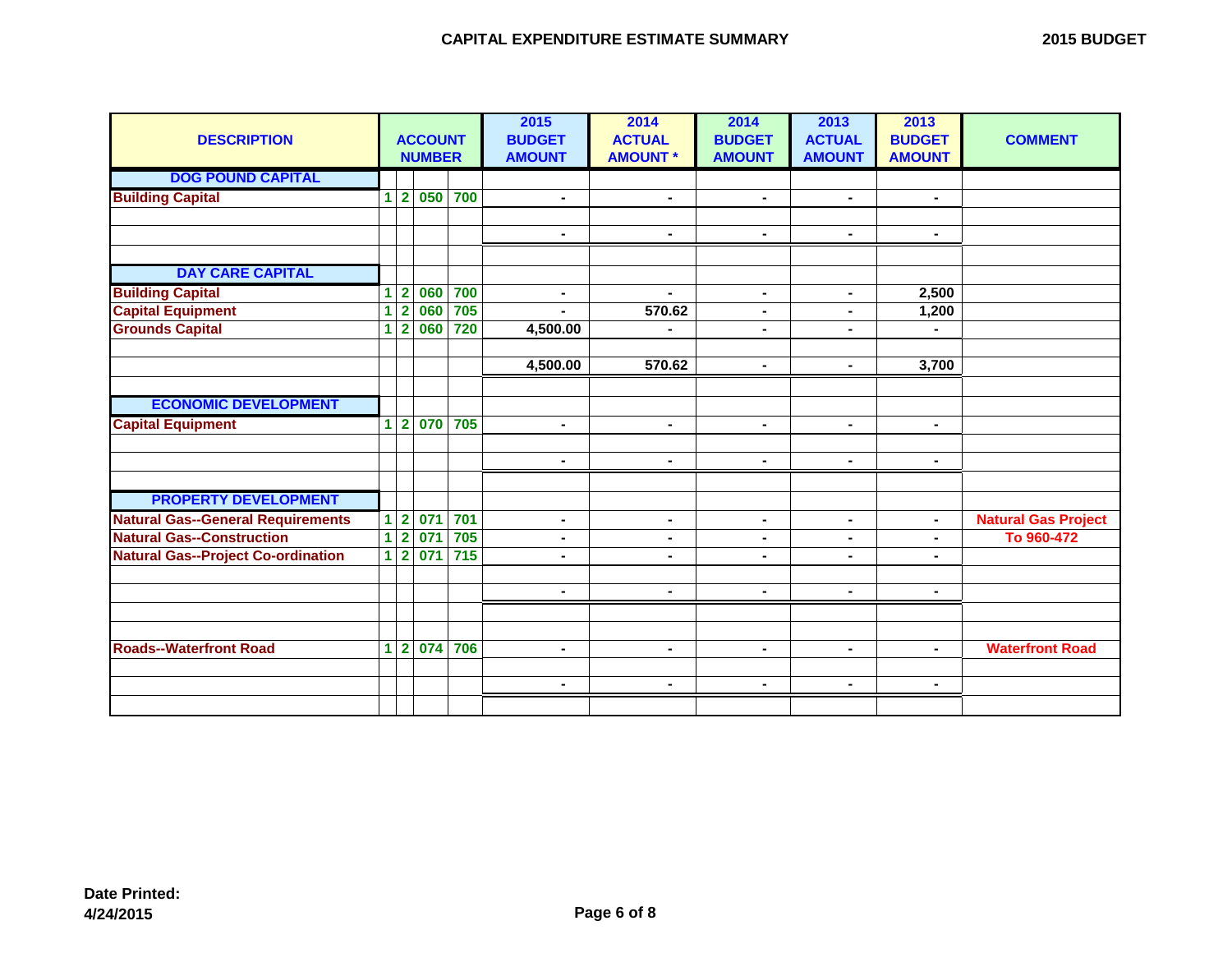|  | <b>2015 BUDGET</b> |
|--|--------------------|
|--|--------------------|

| <b>DESCRIPTION</b>                   |                         | <b>ACCOUNT</b> |     |       | 2015<br><b>BUDGET</b> | 2014<br><b>ACTUAL</b> | 2014<br><b>BUDGET</b> | 2013<br><b>ACTUAL</b> | 2013<br><b>BUDGET</b> | <b>COMMENT</b>           |
|--------------------------------------|-------------------------|----------------|-----|-------|-----------------------|-----------------------|-----------------------|-----------------------|-----------------------|--------------------------|
|                                      |                         | <b>NUMBER</b>  |     |       | <b>AMOUNT</b>         | <b>AMOUNT *</b>       | <b>AMOUNT</b>         | <b>AMOUNT</b>         | <b>AMOUNT</b>         |                          |
| <b>PROPERTY DEVELOPMENT</b>          |                         |                |     |       |                       |                       |                       |                       |                       |                          |
| Lasssie--Roads                       | 1                       | $\overline{2}$ | 075 | 706   | 334,317.50            | $\blacksquare$        | 300,192               | $\blacksquare$        |                       | <b>Lassie Road</b>       |
| <b>Lasssie--General Requirements</b> | 1                       | $\overline{2}$ | 075 | 701   | 165,101.50            | ÷                     |                       | $\blacksquare$        | $\blacksquare$        |                          |
| Lassie--Sewer                        | 1                       | $\overline{2}$ | 075 | 707   | 74,824.00             | Ξ.                    | 300,192               | ٠.                    |                       |                          |
| Lassie--Sidewalks                    | 1                       | $\overline{2}$ | 075 | 709   | 122,976.00            | $\blacksquare$        |                       | $\blacksquare$        | ۰.                    |                          |
| <b>Lassie--Water</b>                 | 1                       | $\mathbf{2}$   | 075 | 708   | 138,018.00            | Ξ.                    | 300,192               | $\blacksquare$        | Ξ.                    |                          |
| <b>Lassie--Storm Sewers</b>          | 1                       | $\overline{2}$ | 075 | 711   | 64,100.00             | ÷                     |                       | $\blacksquare$        |                       |                          |
| <b>Lassie-Curbs</b>                  | 1                       | $\mathbf{2}$   | 075 | 713   | 1,150.00              | ۰                     | ۰                     | ۰.                    | ۰                     |                          |
|                                      |                         |                |     |       |                       |                       |                       |                       |                       |                          |
|                                      |                         |                |     |       | 900,487.00            | $\blacksquare$        | 900,576               | $\blacksquare$        |                       |                          |
|                                      |                         |                |     |       |                       |                       |                       |                       |                       |                          |
| <b>Lakeview--Roads</b>               | 1                       | $\overline{2}$ | 076 | 706   | $\blacksquare$        | 305.33                | ۰                     | $\blacksquare$        | ۰                     | <b>Lakeview Crescent</b> |
| <b>Lakeview--Sewer</b>               | 1                       | $\overline{2}$ | 076 | 707   | $\blacksquare$        | -                     | $\blacksquare$        | $\blacksquare$        |                       |                          |
| Lakeview--Water                      | 1                       | $\overline{2}$ | 076 | 708   | $\blacksquare$        | Ξ.                    | $\blacksquare$        | ٠.                    | Ξ.                    |                          |
| <b>Lakeview--Storm Sewers</b>        | 1                       | $\overline{2}$ | 076 | $711$ | $\blacksquare$        | ۰                     | $\blacksquare$        | $\blacksquare$        | ۰.                    |                          |
| Lakeview--Engineering                | $\overline{\mathbf{1}}$ | $\overline{2}$ | 076 | $715$ | $\blacksquare$        | -                     | $\blacksquare$        |                       | $\blacksquare$        |                          |
|                                      |                         |                |     |       |                       |                       |                       |                       |                       |                          |
|                                      |                         |                |     |       | $\blacksquare$        | 305.33                | $\blacksquare$        | $\sim$                | Ξ.                    |                          |
|                                      |                         |                |     |       |                       |                       |                       |                       |                       |                          |
| <b>Sewer</b>                         | 1                       | $\overline{2}$ | 080 | 707   | $\blacksquare$        | ۰                     | $\blacksquare$        | $\blacksquare$        | Ξ.                    |                          |
| <b>Water</b>                         | $\overline{\mathbf{1}}$ | $\overline{2}$ | 080 | 708   | $\blacksquare$        | $\blacksquare$        | $\blacksquare$        | ٠.                    | ۰.                    |                          |
| <b>Hydro</b>                         | 1                       | $\overline{2}$ | 080 | 724   | $\blacksquare$        | $\blacksquare$        | $\blacksquare$        | $\blacksquare$        | $\blacksquare$        |                          |
|                                      |                         |                |     |       |                       |                       |                       |                       |                       |                          |
|                                      |                         |                |     |       | $\blacksquare$        | $\blacksquare$        | $\blacksquare$        | $\blacksquare$        | Ξ.                    |                          |
|                                      |                         |                |     |       |                       |                       |                       |                       |                       |                          |
| <b>Skate--Grounds</b>                | 1                       | $\mathbf{2}$   | 081 | 720   | $\blacksquare$        | $\blacksquare$        |                       |                       | ۰.                    | <b>Skate Board Park</b>  |
|                                      |                         |                |     |       |                       |                       |                       |                       |                       |                          |
|                                      |                         |                |     |       | $\blacksquare$        | $\blacksquare$        | $\blacksquare$        | $\blacksquare$        | Ξ.                    |                          |
|                                      |                         |                |     |       |                       |                       |                       |                       |                       |                          |